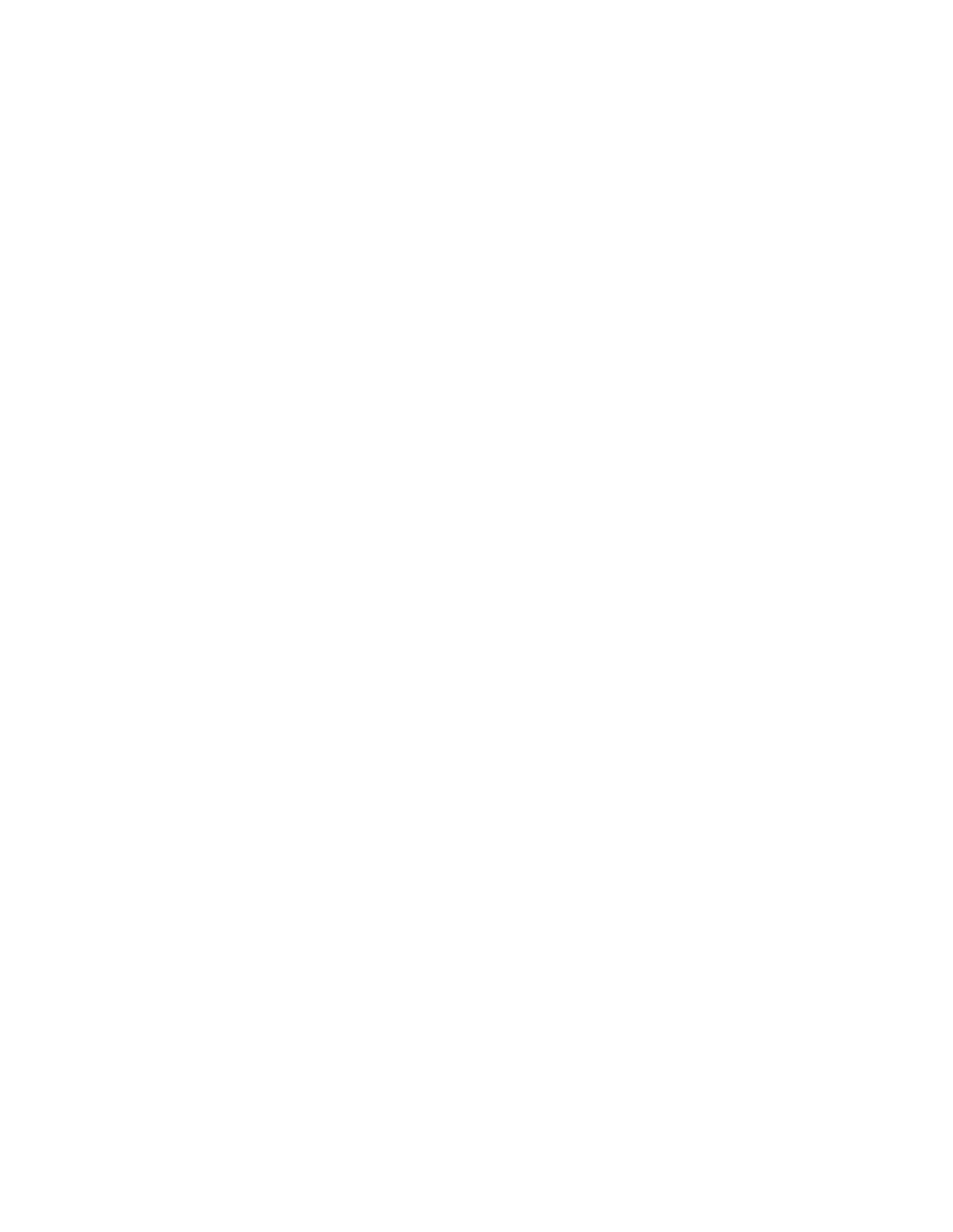AN ACT to amend the Code of West Virginia, 1931, as amended, by adding thereto a new section, designated §18B-10-7d, relating to providing tuition and fee waivers for terms of service completed in West Virginia as AmeriCorps volunteer; specifying programs, conditions, required minimum hours of service, and limitation of semesters applicable; defining nominal value; providing that tuition and fee waivers are in addition to others permitted; authorizing governing boards to establish limits; and authorizing legislative rulemaking for certain purposes.

*Be it enacted by the Legislature of West Virginia:*

## **ARTICLE 10. FEES AND OTHER MONEY COLLECTED AT STATE INSTITUTIONS OF HIGHER EDUCATION.**

#### **§18B-10-7d. Tuition waivers for national service volunteers serving in West Virginia.**

 (a) The governing boards shall make provision for institutions under their respective jurisdictions to award tuition and fee waivers for undergraduate and graduate courses at state institutions of higher education beginning in the 2022 fall semester or term for any student who has completed service in West Virginia as a participant in an AmeriCorps State, National, VISTA, or Senior Corps program in accordance with the following:

(1) The student has applied and been accepted at the institution;

 (2) The student has filed the Free Application for Federal Student Aid and has accepted all offers of state and federal financial assistance for which he or she is eligible: *Provided*, That the student is not required to accept offers of student loan or work study assistance;

(3) The student has accepted the Segal AmeriCorps Education Award;

 (4) The student has successfully completed his or her term of service as defined by the AmeriCorps program and consistent with regulations of the Corporation for National and Community Service, the service was completed in West Virginia, and the Certification of Service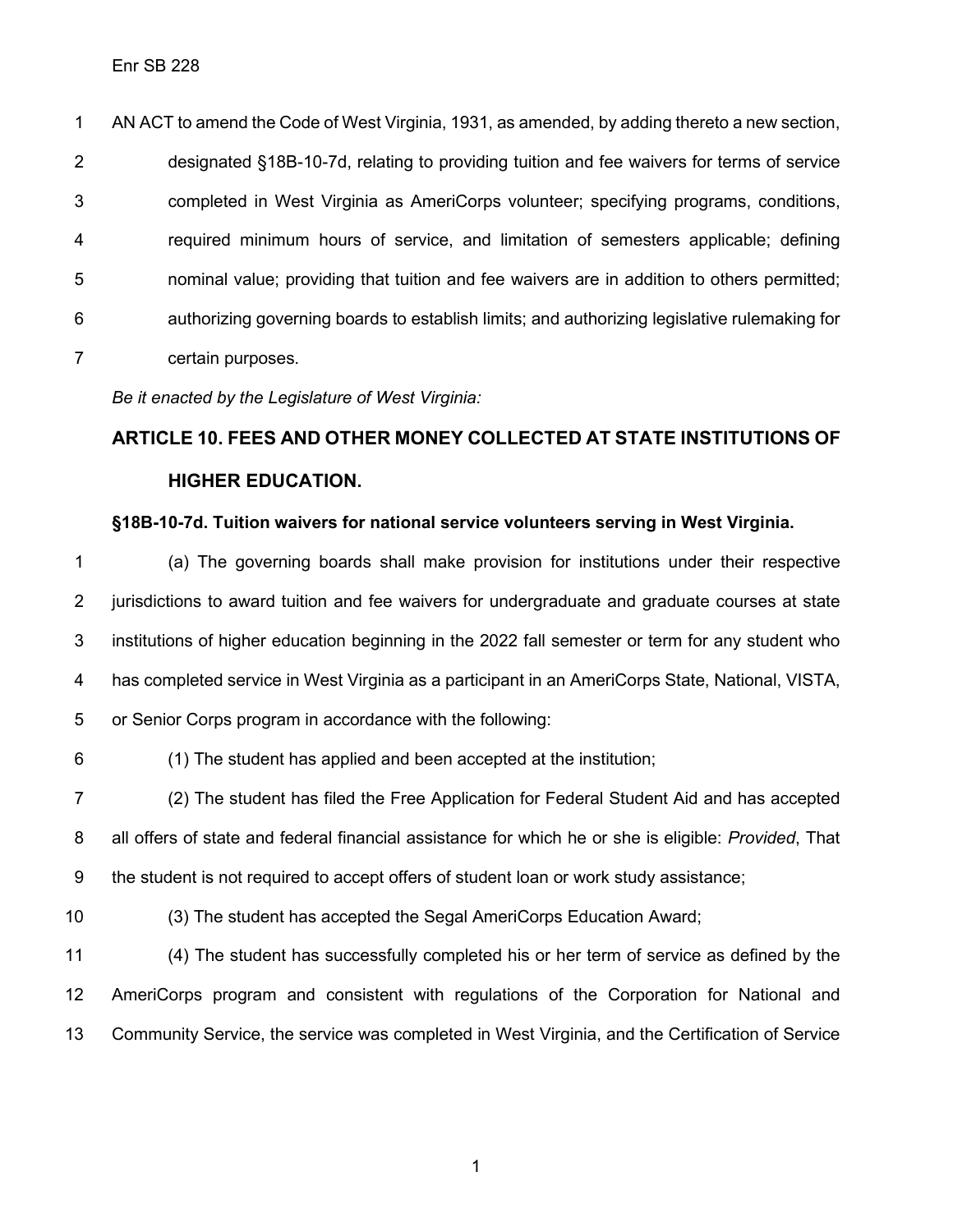Letter is provided to the state institution of higher education as documentation of the completion of service;

 (5) The student shall be awarded a tuition and fee waiver for one semester if the student successfully completed a term of service consisting of at least 600 hours of service, or if the student successfully completed multiple terms of service that in the aggregate consist of at least 600 hours of service. The student shall be awarded a tuition and fee waiver for two semesters if the student successfully completed a term of service consisting of at least 1,200 hours of service, or if the student successfully completed multiple terms of service that in the aggregate consist of 22 at least 1,200 hours. The hours of service used to qualify for an award may not be again used to qualify for another award;

 (6) A student may successfully complete additional terms of service while enrolled at a state institution of higher education or between semesters and provide the documentation specified in subdivision (4) of this subsection to the state institution for waivers of tuition and fees in accordance with this section;

 (7) The total number of tuition and fee waivers that may be granted to a student pursuant to this section is limited to eight semesters of enrollment at the undergraduate or graduate levels combined;

 (8) The nominal value of a tuition and fee waiver is the remaining cost of tuition and fees after the state and federal financial assistance accepted by the student in accordance with subdivision (2) of this subsection has been applied: *Provided*, That if the subsequent application of the student's Segal AmeriCorps Education Award causes the total of the student's financial assistance, waivers, and grants to exceed the student's cost of attendance, the nominal value of the tuition and fee waiver may be further reduced to reach the cost of attendance; and

 (9) The award of a tuition and fee waiver is contingent upon the student meeting the academic progress standards established by the institution.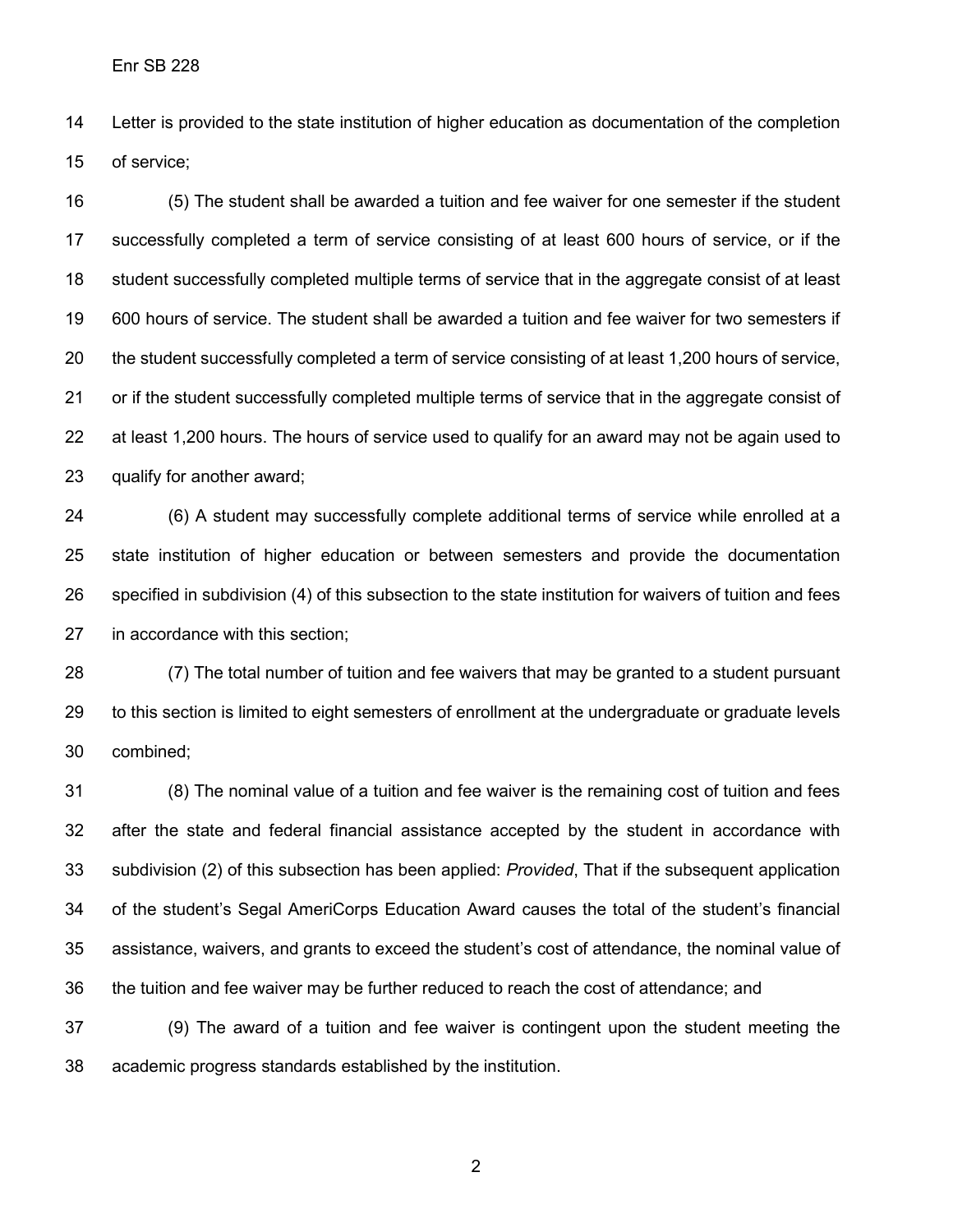- (b) The award of tuition and fee waivers granted pursuant to this section is in addition to the tuition and fee waivers otherwise permitted in this article.
- (c) The governing boards may establish any limitations on the provisions of this section as they consider proper.
- (d) The commission and the council may propose rules for legislative approval, pursuant
- to the provisions of §29A-3A-1 *et seq.* of this code, if necessary, to provide for uniformity in the
- administration and tracking of awards made pursuant to this section.